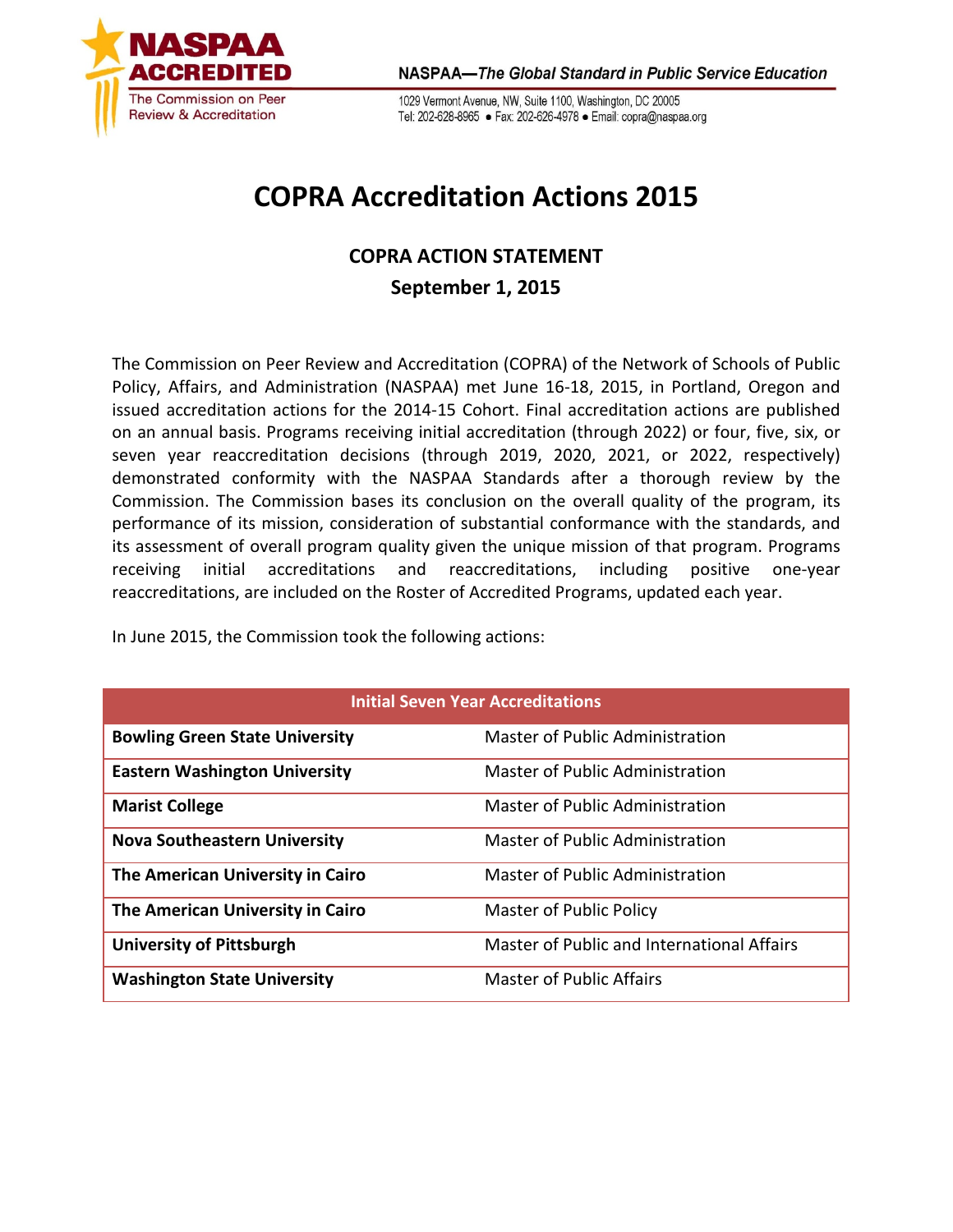| <b>Seven Year Reaccreditations</b>                                                             |                                            |  |
|------------------------------------------------------------------------------------------------|--------------------------------------------|--|
| (*4, 5, or 6 years if voluntary delays, deferred site visits, and/or one-year reaccreditations |                                            |  |
| were in effect)                                                                                |                                            |  |
| <b>Baruch College/City University of New York</b>                                              | Master Of Public Administration            |  |
| <b>Boise State University</b>                                                                  | <b>Master Of Public Administration</b>     |  |
| <b>East Carolina University</b>                                                                | <b>Master Of Public Administration</b>     |  |
| <b>Florida Gulf Coast University</b>                                                           | <b>Master Of Public Administration</b>     |  |
| <b>Georgia State University</b>                                                                | <b>Master Of Public Administration</b>     |  |
| John Jay College of Criminal Justice, CUNY                                                     | <b>Master Of Public Administration</b>     |  |
| Kent State University*                                                                         | <b>Master Of Public Administration</b>     |  |
| <b>Naval Postgraduate School</b>                                                               | Master of Science in Management            |  |
| <b>Naval Postgraduate School</b>                                                               | Defense-Focused Master of Business         |  |
|                                                                                                | Administration                             |  |
| <b>Oakland University</b>                                                                      | <b>Master Of Public Administration</b>     |  |
| <b>Rutgers University, Camden*</b>                                                             | <b>Master Of Public Administration</b>     |  |
| San Diego State University*                                                                    | Master of Public Administration            |  |
| Southern Illinois University, Carbondale                                                       | <b>Master Of Public Administration</b>     |  |
| <b>Syracuse University*</b>                                                                    | <b>Master Of Public Administration</b>     |  |
| <b>Texas Tech University</b>                                                                   | Master Of Public Administration            |  |
| The George Washington University                                                               | <b>Master Of Public Administration</b>     |  |
| The George Washington University                                                               | <b>Master of Public Policy</b>             |  |
| <b>The New School</b>                                                                          | Master of Science in Urban Policy Analysis |  |
|                                                                                                | & Management                               |  |
| The Ohio State University                                                                      | <b>Master Of Public Administration</b>     |  |
| The Ohio State University                                                                      | Master of Arts in Public Policy and        |  |
|                                                                                                | Management                                 |  |
| The University of Georgia                                                                      | Master Of Public Administration            |  |
| The University of North Carolina at Charlotte*                                                 | <b>Master Of Public Administration</b>     |  |
| University of Arkansas at Little Rock*                                                         | Master of Public Administration            |  |
| <b>University of Missouri-St. Louis</b>                                                        | Master Of Public Policy Administration     |  |
| University of North Texas*                                                                     | Master Of Public Administration            |  |
| <b>University of Pittsburgh</b>                                                                | <b>Master Of Public Administration</b>     |  |
| <b>University of Pittsburgh</b>                                                                | Master Of International Development        |  |
| University of South Carolina*                                                                  | Master of Public Administration            |  |
| <b>West Virginia University</b>                                                                | Master Of Public Administration            |  |